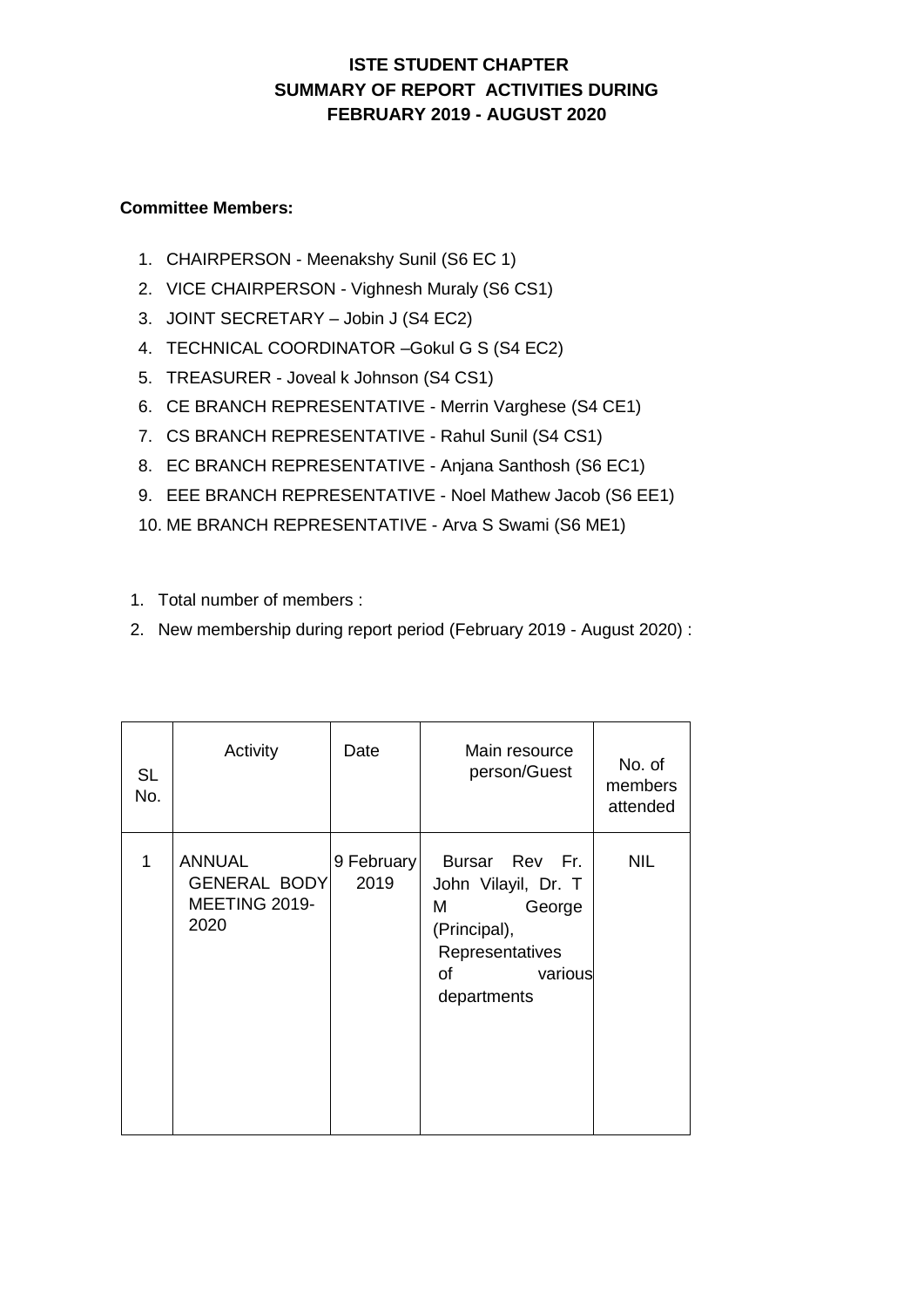| $\overline{2}$ | <b>TEACHER'S DAY</b><br><b>CELEBRATION -</b><br><b>VIDEO</b>  | June 9<br>2019         | Dr. Nidhi M B (ISTE<br>Council Member &<br><b>Student</b><br>Coordinator)           | <b>NIL</b> |
|----------------|---------------------------------------------------------------|------------------------|-------------------------------------------------------------------------------------|------------|
| 3              | <b>TALK - 'ETHICS &amp;</b><br><b>CAREER'</b>                 | 10 october<br>2019     | Dr. Nidhi M B (ISTE<br>Council Member &<br><b>Student</b><br>Coordinator            | 60         |
| $\overline{4}$ | <b>ONLINE QUIZ</b><br><b>CONTEST -</b><br>'ENVIRONMENT'       | 28 July<br>2019        | Dr. Nidhi M B (ISTE<br>Council Member &<br><b>Student</b><br>Coordinator)           | 81         |
| 5              | <b>QUOTE WRITING</b><br><b>CONTEST -</b><br>'KINDNESS'        | 2019                   | 11 August Dr. Nidhi M B (ISTE<br>Council Member &<br><b>Student</b><br>Coordinator) | 15         |
| 6              | <b>INFOSYS AAGAAZ</b><br><b>INTERACTIVE</b><br><b>SESSION</b> | 11<br>December<br>2079 | <b>AAGAAZ TEAM</b><br>(INFOSYS)                                                     | 60         |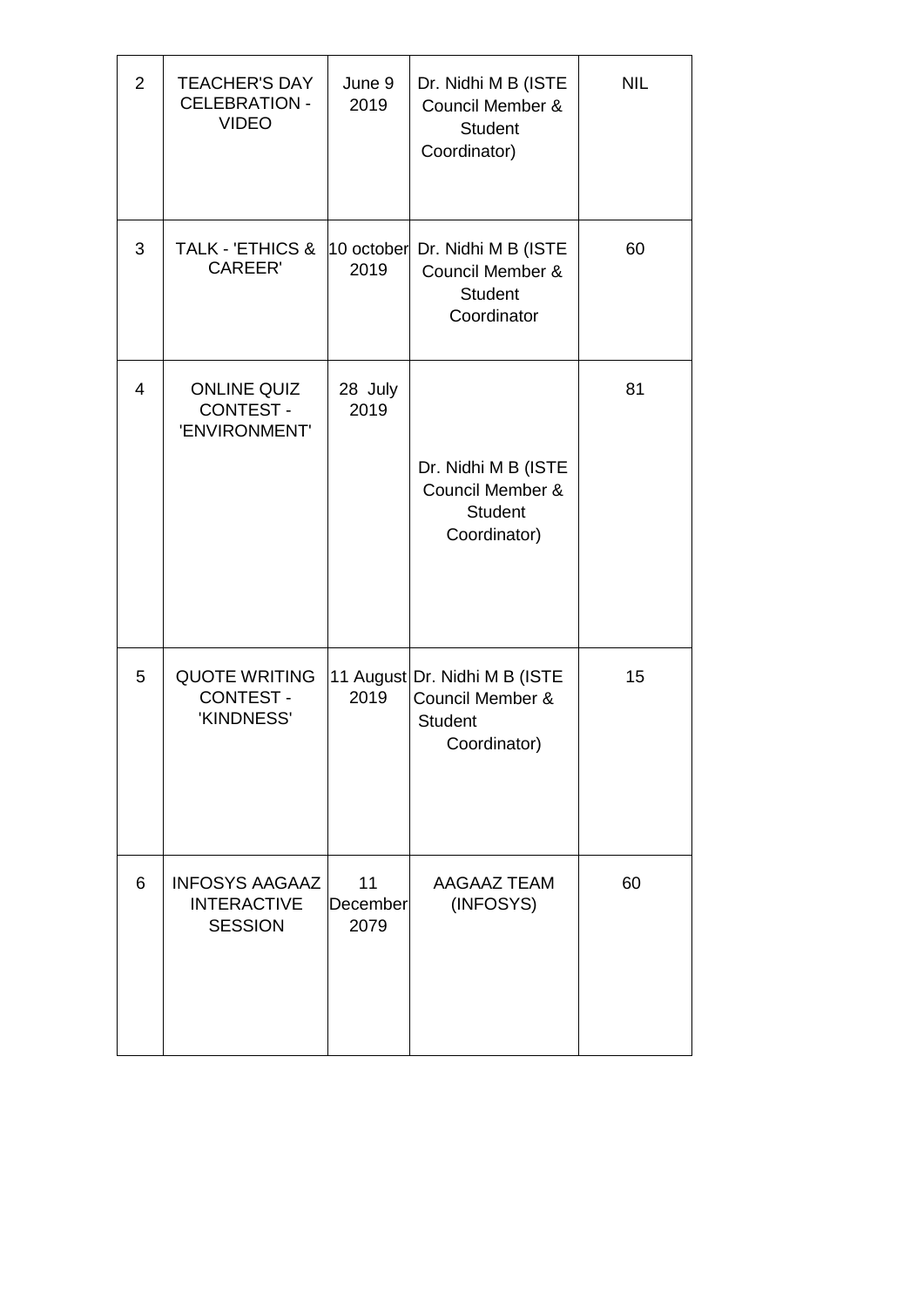| $\overline{7}$ | <b>DISCOVERING</b><br><b>FEMININE</b><br><b>PSYCHE</b>                   | 13<br>November<br>2019 | Ms. VEENA RACHEAL<br><b>JOHNSON</b>                                              | 124            |
|----------------|--------------------------------------------------------------------------|------------------------|----------------------------------------------------------------------------------|----------------|
| 8              | <b>SWASRAYA</b><br><b>BHARAT POSTER</b><br><b>CONTEST</b>                | 21<br>November<br>2019 |                                                                                  | $\overline{2}$ |
| 9              | <b>IDEA</b><br><b>PRESENTATION</b><br><b>CONTEST-</b><br>'BOTTLE DESIGN' | 24<br>January<br>2020  | Dr. Nidhi M B (ISTE<br>Council Member &<br><b>Student</b><br>Coordinator)        | 14             |
| 10             | PAPER BAG<br><b>MAKING</b>                                               | 30<br>January<br>2020  | Dr. Nidhi MB (ISTE<br><b>Council Member &amp;</b><br><b>Student Coordinator)</b> | 8              |
| 11             | <b>DEBATE - 'CAMEL</b><br><b>SHOTDOWN IN</b><br><b>AUSTRALIA'</b>        | 30<br>January<br>2020  | Dr. Nidhi MB (ISTE<br>Council Member &<br><b>Student Coordinator)</b>            | 28             |

| 12 <sup>°</sup> | TALK - 'TOOLS ON<br><b>LITERATURE</b><br><b>REVIEW</b> | $\overline{2}$<br>May<br>2020 | Prof.DAVID<br><b>NATARAJAN</b> | 25 |
|-----------------|--------------------------------------------------------|-------------------------------|--------------------------------|----|
|                 |                                                        |                               |                                |    |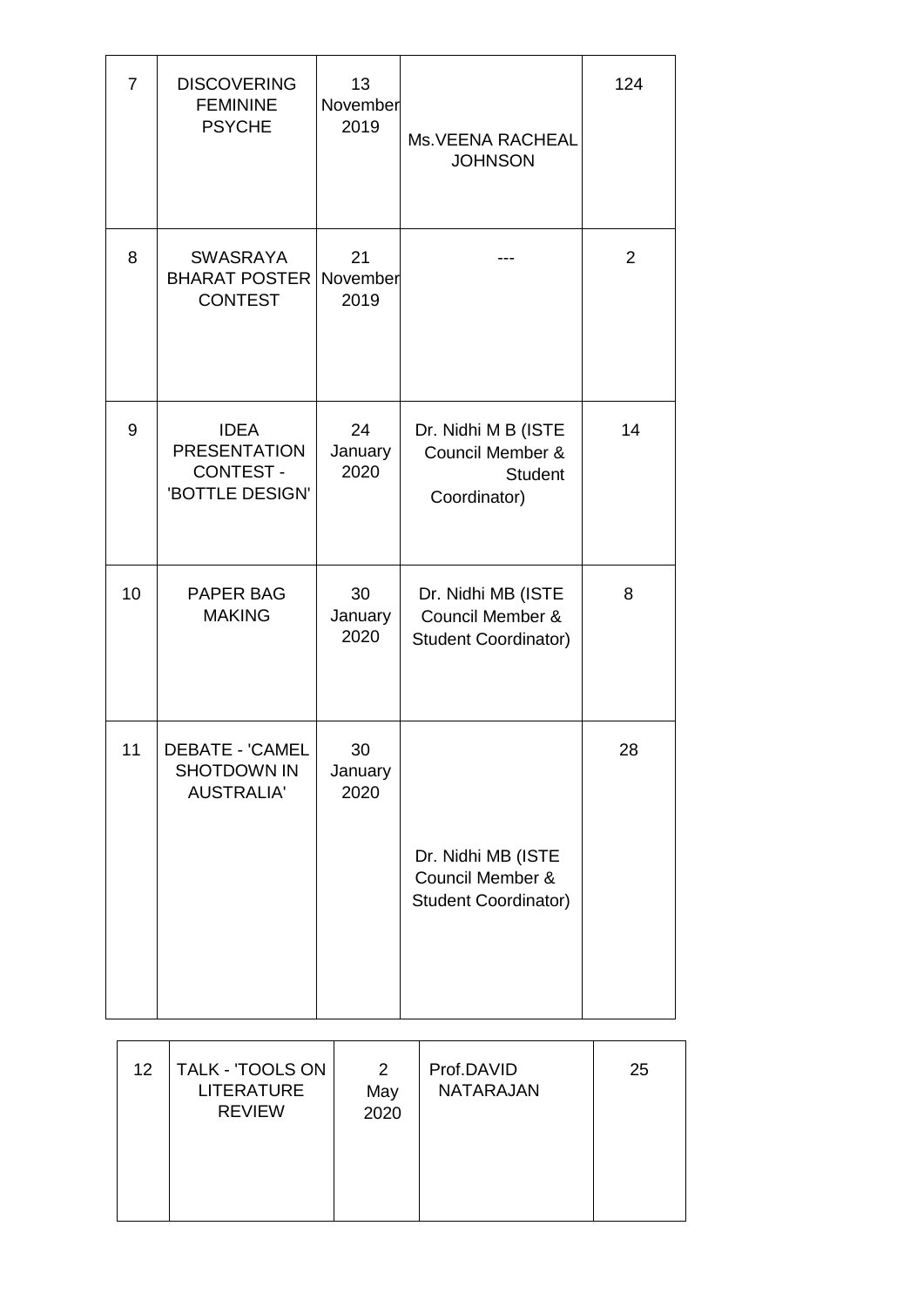| 13 | <b>ONLINE POSTER</b><br>CONTEST - 'SOCIAL<br><b>JUSTICE'</b>                         | 20<br>Feb 2020      | Dr. Nidhi MB (ISTE<br>Council Member &<br><b>Student Coordinator)</b>               | 5  |
|----|--------------------------------------------------------------------------------------|---------------------|-------------------------------------------------------------------------------------|----|
| 14 | <b>OFFLINE PUZZLE</b><br><b>CONTEST</b>                                              | 28<br>Feb 2020      | Dr. Nidhi MB (ISTE<br>Council Member &<br><b>Student Coordinator)</b>               | 23 |
| 15 | <b>OFFLINE QUIZ</b><br><b>CONTEST -</b><br><b>SCIENCE &amp;</b><br><b>TECHNOLOGY</b> | 28<br>Feb 2020      | Dr. Nidhi MB (ISTE<br><b>Council Member &amp;</b><br><b>Student</b><br>Coordinator) | 22 |
| 16 | <b>WOMEN'S DAY</b><br><b>CONTEST - 'TELL</b><br>HER'                                 | 3 august<br>2020    | Dr. Nidhi MB (ISTE<br>Council Member &<br><b>Student Coordinator)</b>               | 10 |
| 17 | <b>WOMEN'S DAY</b><br><b>CARD</b><br><b>DISTRIBUTION</b>                             | 3 august<br>2020    | Dr. Nidhi MB (ISTE<br>Council Member &<br><b>Student Coordinator)</b>               |    |
| 18 | <b>PERSONALITY</b><br><b>DESCRIPTION</b><br><b>CONTEST - 'ABOUT</b><br><b>THEM'</b>  | 15 March<br>2020    | Dr. Nidhi MB (ISTE<br><b>Council Member &amp;</b><br><b>Student</b><br>Coordinator) | 17 |
| 19 | <b>TRAVELOGUE</b><br><b>CONTEST</b>                                                  | 18<br>March<br>2020 | Dr. Nidhi MB (ISTE<br><b>Council Member &amp;</b><br><b>Student Coordinator)</b>    | 8  |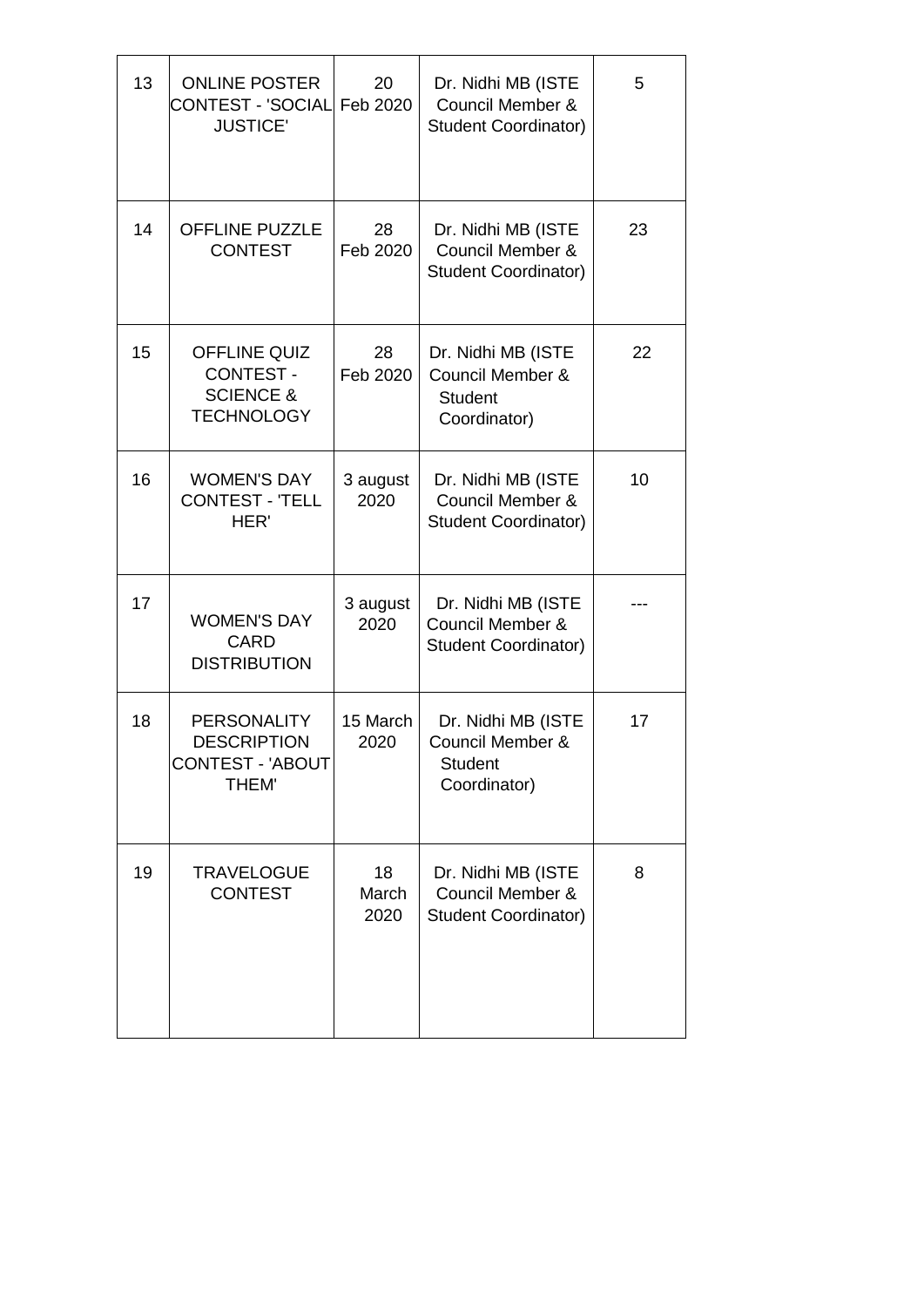| 20 | <b>DETECTIVE</b><br><b>RIDDLE</b><br><b>CONTEST -</b><br>'CRIMINAL'                       | 20 March<br>2020 | Dr. Nidhi MB (ISTE<br>Council Member &<br><b>Student</b><br>Coordinator) | 46 |
|----|-------------------------------------------------------------------------------------------|------------------|--------------------------------------------------------------------------|----|
| 21 | Design Project<br>Expo BRAND<br><b>IDENTIFICATION</b><br><b>CONTEST-</b><br>'LOGOLICIOUS' | 21 March<br>2020 | Dr. Nidhi MB (ISTE<br>Council Member &<br><b>Student</b><br>Coordinator) | 46 |
| 22 | <b>POETRY</b><br><b>CONTEST -</b><br><b>'WRITE IT OUT'</b>                                | 21 March<br>2020 | Dr. Nidhi MB (ISTE<br>Council Member &<br><b>Student</b><br>Coordinator) | 10 |
| 23 | <b>WORLD WATER</b><br>DAY CONTEST -<br>'INNOVATIVE<br><b>CONSERVATION'</b>                | 22 March<br>2020 | Dr. Nidhi MB (ISTE<br>Council<br>Member & Student<br>Coordinator)        | 2  |
| 24 | <b>WASTE TO</b><br><b>CRAFT CONTEST</b><br>- 'REINVENT'                                   | 24 March<br>2020 | Dr. Nidhi MB (ISTE<br>Council<br>Member & Student<br>Coordinator         | 4  |

| 25 | <b>SPORTS STAR</b><br><b>IDENTIFICATION</b><br><b>CONTEST - 'HUNT</b><br>THE STAR' | 2020 | 24 March   Dr. Nidhi MB (ISTE)<br>Council Member &<br><b>Student</b><br>Coordinator) | 30 |
|----|------------------------------------------------------------------------------------|------|--------------------------------------------------------------------------------------|----|
|----|------------------------------------------------------------------------------------|------|--------------------------------------------------------------------------------------|----|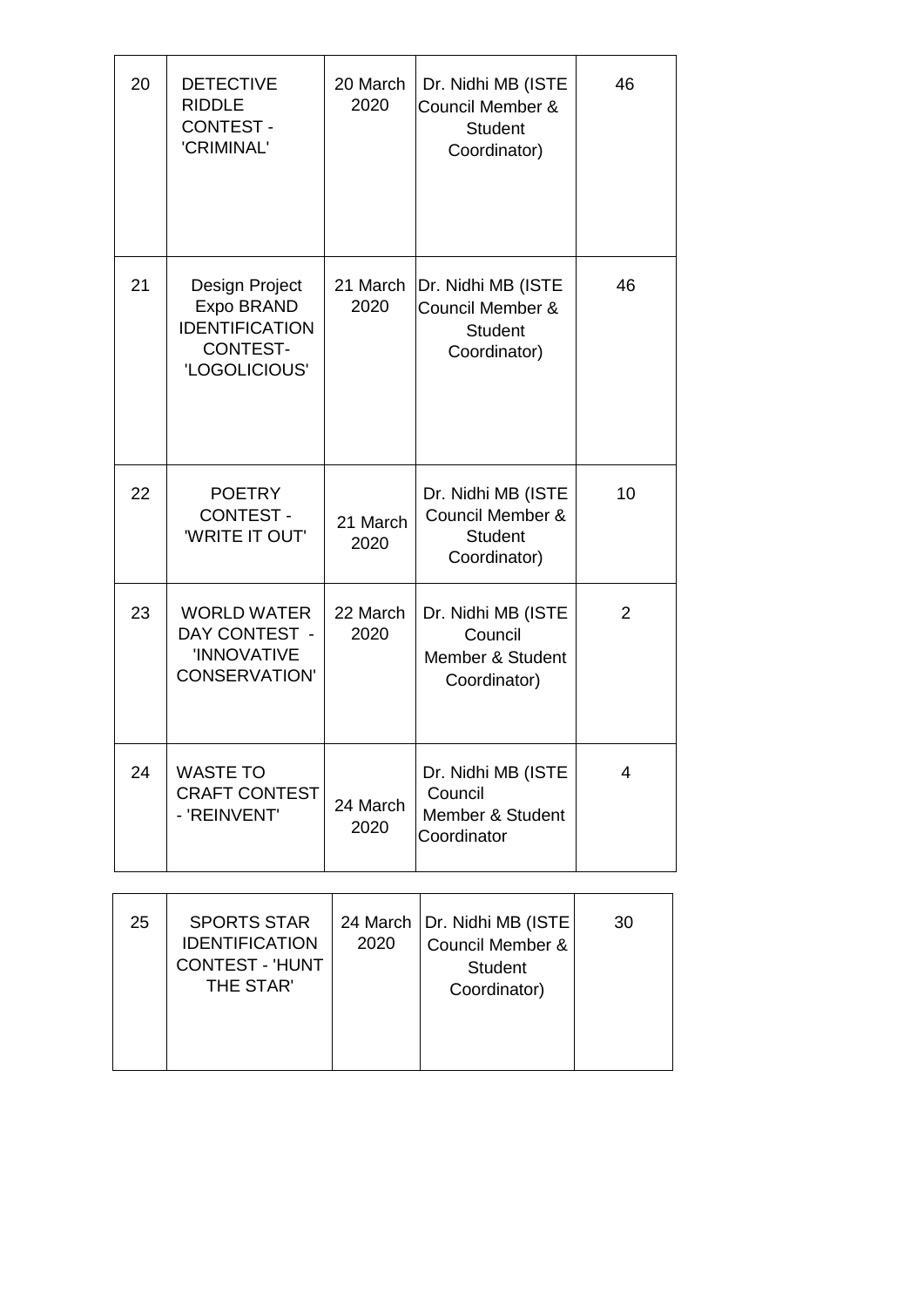| 26 | <b>IDEA CONTEST</b><br><b>ON CLIMATE</b><br><b>CHANGE</b>   | 25 March<br>2020 | Dr. Nidhi MB (ISTE<br><b>Council Member &amp;</b><br><b>Student</b><br>Coordinator)  | 10  |
|----|-------------------------------------------------------------|------------------|--------------------------------------------------------------------------------------|-----|
| 27 | <b>DESCRIBE YOUR</b><br><b>CITY CONTEST -</b><br>'DOWNTOWN' | 26 March<br>2020 | Dr. Nidhi MB (ISTE<br>Council Member &<br><b>Student</b><br>Coordinator)             | 20  |
| 28 | <b>RAINBOW SIX</b><br>SIEGE KNOCKOUT<br><b>TOURNAMENT</b>   | 27 March<br>2020 | Dr. Nidhi MB (ISTE<br><b>Council Member &amp;</b><br><b>Student</b><br>Coordinator)  | 22  |
| 29 | <b>ONLINE QUIZ</b><br><b>CONTEST -</b><br>'INQUIZITO'       | 27 March<br>2020 | Dr. Nidhi MB (ISTE<br>Council Member &<br><b>Student</b><br>Coordinator).            | 100 |
| 30 | <b>KNOW YOUR</b><br><b>ARMED FORCE</b><br>QUIZ - LEVEL 1    | 31 March<br>2020 | Dr. Nidhi MB (ISTE<br><b>Council Member &amp;</b><br><b>Student</b><br>Coordinator). | 53  |
| 31 | <b>MOVIE RIDDLE</b><br><b>CONTEST - 'MOVIE</b><br>NIGHT'    | 4 April<br>2020  | Dr. Nidhi MB (ISTE<br>Council Member &<br><b>Student</b><br>Coordinator).            | 48  |

| 32 | <b>CRICKETER</b><br><b>IDENTIFICATION</b><br><b>CONTEST - 'DHAMAKA</b><br>SIX' | 4 April<br>2020 | Dr. Nidhi MB (ISTE<br><b>Council Member &amp;</b><br><b>Student</b><br>Coordinator). | 50 |
|----|--------------------------------------------------------------------------------|-----------------|--------------------------------------------------------------------------------------|----|
|    |                                                                                |                 |                                                                                      |    |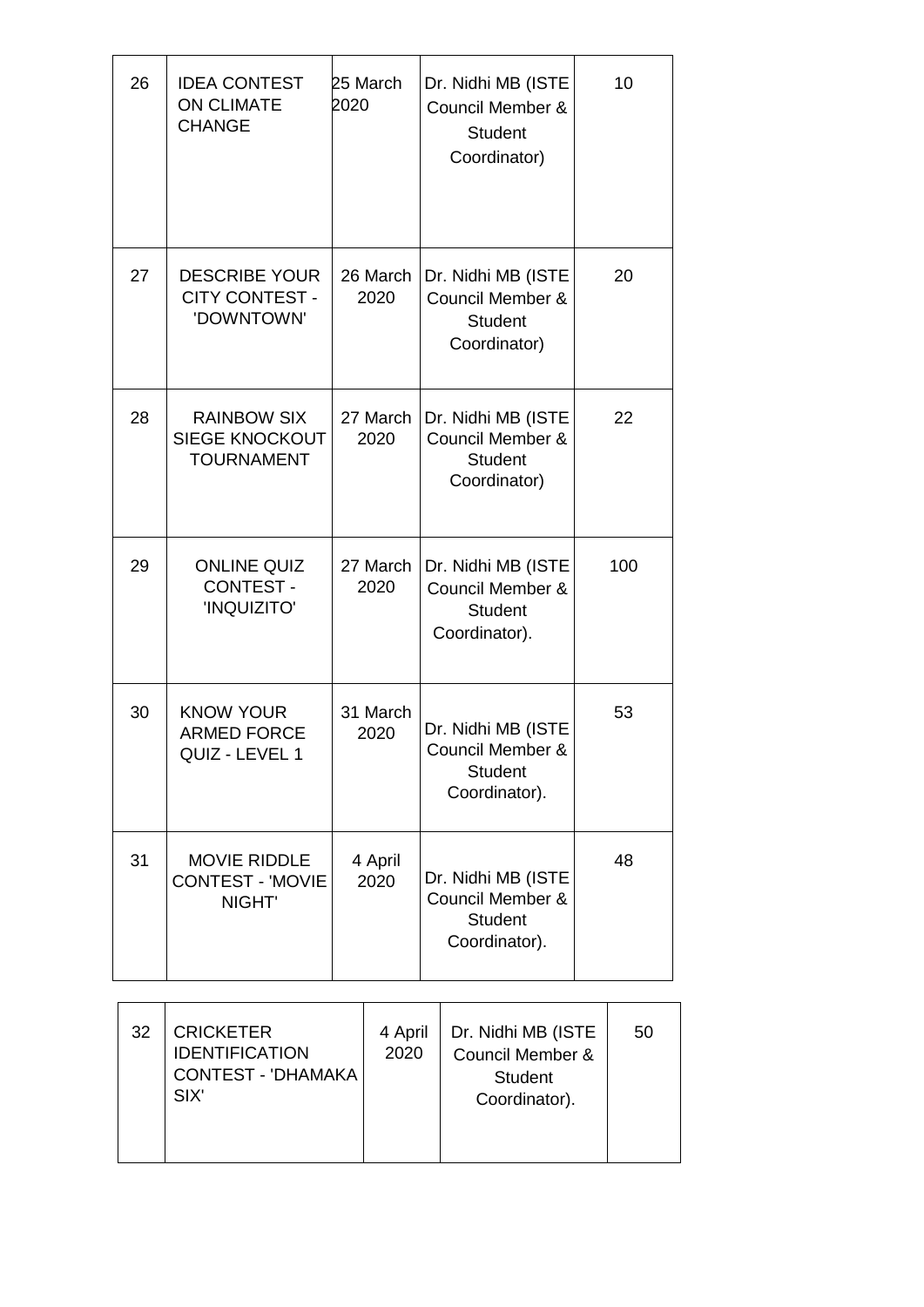| 33 | KNOW YOUR ARMED<br>FORCE QUIZ - LEVEL 2                        | 4 May<br>2020    | Dr. Nidhi MB<br>(ISTE<br><b>Council Member</b><br>&<br><b>Student</b><br>Coordinator). | 8  |
|----|----------------------------------------------------------------|------------------|----------------------------------------------------------------------------------------|----|
| 34 | <b>GIF CREATION</b><br><b>CONTEST - '5</b><br><b>SECONDS'</b>  | 4 Aug<br>2020    | Dr. Nidhi MB (ISTE<br>Council Member &<br><b>Student</b><br>Coordinator).              | 7  |
| 35 | <b>MANDALA ART</b><br><b>CONTEST</b>                           | 15 April<br>2020 | Ms. LINSHA<br><b>WATSON</b>                                                            | 7  |
| 36 | <b>FABRIC DESIGN</b><br><b>CONTEST - 'WHERE'S</b><br>MY GOWN?' | 16 April<br>2020 | Dr. Nidhi MB (ISTE<br><b>Council Member &amp;</b><br><b>Student</b><br>Coordinator).   | 10 |
| 37 | <b>CAPTION-IT CONTEST</b>                                      | 17 April<br>2020 | Dr. Nidhi MB (ISTE<br><b>Council Member &amp;</b><br><b>Student</b><br>Coordinator).   | 15 |
| 38 | THE JOURNALIST<br><b>CONTEST</b>                               | 18 April<br>2020 | Dr. Nidhi MB (ISTE<br><b>Council Member &amp;</b><br><b>Student</b><br>Coordinator).   | 8  |
| 39 | <b>CRAFTASTIC</b>                                              | 22 April<br>2020 | Dr. Nidhi MB (ISTE<br>Council Member &<br><b>Student</b><br>Coordinator).              | 5  |